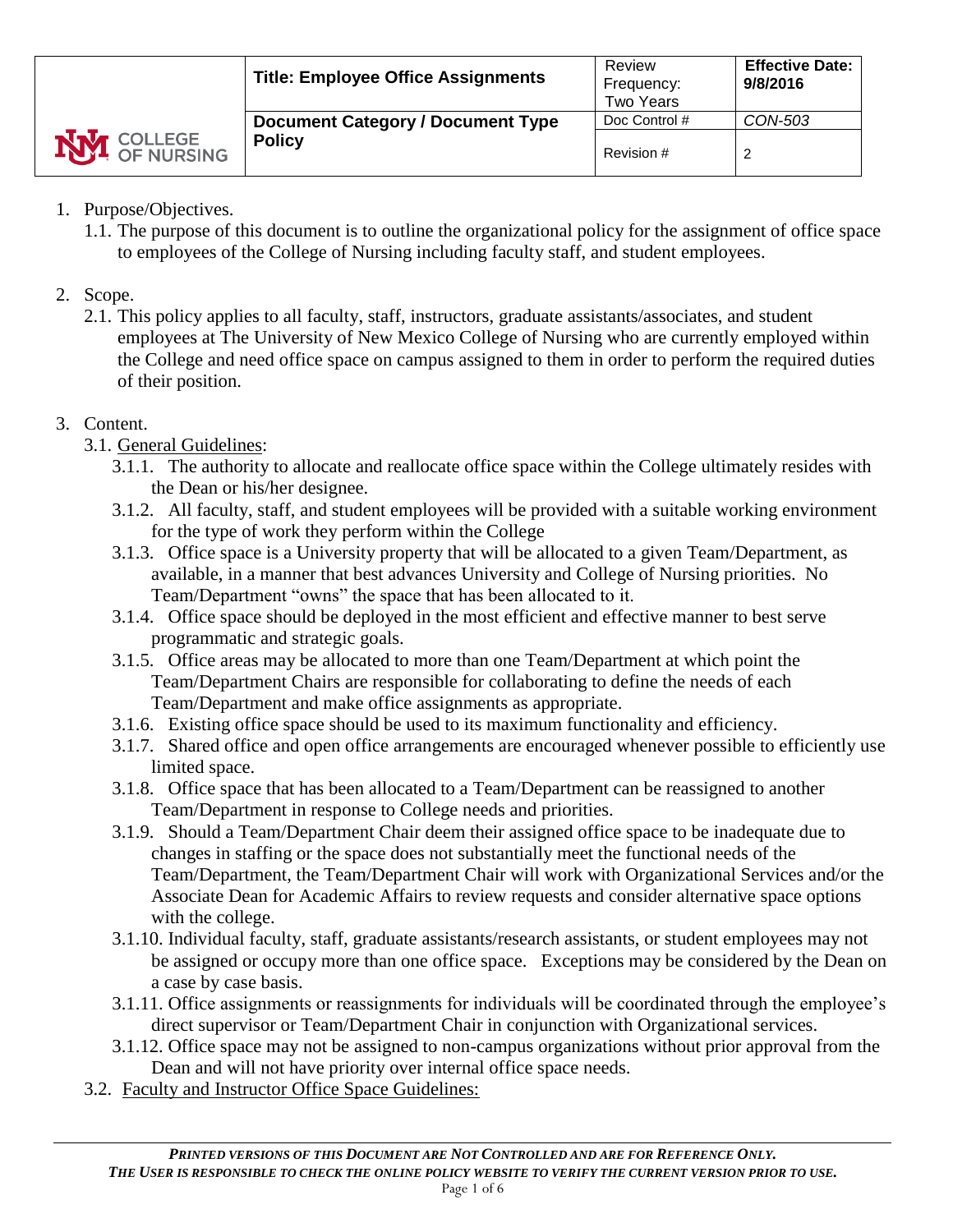- 3.2.1. College of Nursing faculty members are assigned an office by their Team/Department Chair in coordination with Organizational Services.
- 3.2.2. Office space is assigned based upon academic rank, seniority, and efficient operations of Faculty Teams and the College. Academic Rank is determined by the following matrix:

|             | <b>RANK</b>                 |                            |                           |
|-------------|-----------------------------|----------------------------|---------------------------|
| <b>Tier</b> | <b>Tenured/Tenure Track</b> | <b>Clinical Educator</b>   | <b>Clinical Lecturer</b>  |
|             | Professor                   | Professor                  |                           |
|             | <b>Associate Professor</b>  | <b>Associate Professor</b> | <b>Principal Lecturer</b> |
|             | <b>Assistant Professor</b>  | <b>Assistant Professor</b> | Senior Lecturer           |
|             |                             | Instructor                 | ecturer                   |

- 3.2.3. Within each Tier, faculty members are ranked by seniority at the UNM College of Nursing. Seniority is based on years of current, continuous service at the UNM College of Nursing in a regular or visiting faculty position. See Appendix 1 for a sample matrix, priority sequence and scenarios.
- 3.2.4. Window offices are typically reserved for senior faculty members (Associate Professor or Professor), but may be assigned to more junior faculty if space permits.
- 3.2.5. Doctorally-prepared faculty will have preference for private office assignments. Teaching assistant/associates and graduate assistants/associates will be assigned a cubicle or a shared office space if available and not occupied by a full-time faculty or staff member.
- 3.2.6. Current faculty members may request reassignment to a vacant office. Should a window office not be vacant on the effective date of the faculty member's promotion, the request will be held until a window office becomes available through attrition, and the faculty member may then move to the window office subject to concurrence of his/her Team/Department Chair and Organizational Services.
- 3.2.7. Newly hired faculty members will be provided with an office that is adequate in order to successfully complete their duties. While faculty many be hired by the College at various ranks, office assignments for faculty will follow both tier and seniority terms as outlined above and explained in appendix 1.
- 3.2.8. Faculty who are in a window office may not move to another window office if a faculty member meeting criteria is in an interior office and requests a window.
- 3.2.9. Faculty may not move more than once to a window office without Chair or designee approval.
- 3.2.10. Faculty who are serving in permanent administrative roles and occupy offices in the administrative suite on the first floor of the College's main building will not be assigned another office space with the exception of the Dean who may be assigned an office at 1650 University.
- 3.2.11. Faculty who are serving in interim administrative roles and occupy offices in the administrative suite of the first floor of the College's main building may maintain his/her prior faculty office until he/she returns to the faculty or is permanently hired in the administrative position at which point he/she must forfeit the faculty office in favor of their administrative office.
- 3.2.12. Faculty who are serving in permanent administrative roles occupying an office in administrative suite of the College's main building who are returning to the faculty must request reassignment to a vacant faculty office upon returning to a regular faculty position. The faculty member should coordinate with his/her Supervisor/Department chair along with Organizational Services to identify an appropriate office space and follow all other guidelines outlined in this policy.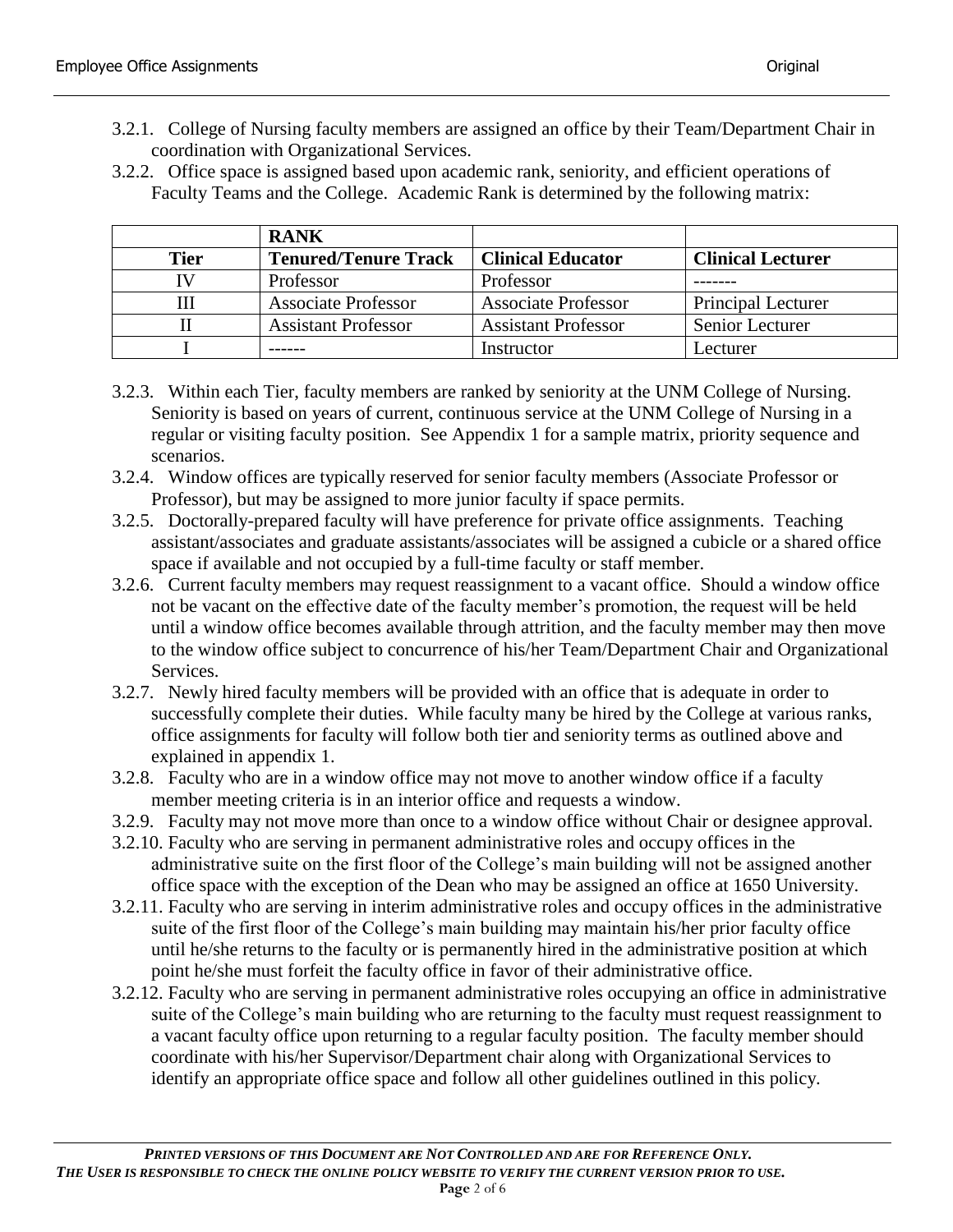- 3.2.13. Emerita/us/retired faculty many not retain their current office space, but may be provided shared office space as available if the faculty member remains engaged with the College (active emeritus, 25% per contract, or TPT).
- 3.2.14. Emerita/us faculty should coordinate their assignment of shared office space with their supervisor/department chair along with Organizational Services within one semester of their official retirement date unless hiring/space needs necessitate utilizing their current office space sooner.
- 3.2.15. Part-time and Visiting Faculty should be assigned a cubicle or shared office space within his/her Department.
- 3.3. Staff Office Space Guidelines:
	- 3.3.1. Staff will be assigned offices by their Team/Department chair or direct supervisor in coordination with Organizational Services.
	- 3.3.2. Full-time staff who supervise other staff, have access to FERPA, HIPAA, or other sensitive personal information, or provide employee or student advising as a core component of their position should be provided a private office whenever possible.
	- 3.3.3. Private offices will be assigned to staff as available based on job grade, seniority, and full-time status. UNM job grades range lowest to highest from Grade 2 to Grade 20. Information on job grade/staff salary structure can be found online: [https://hr.unm.edu/compensation-guidelines-staff](https://hr.unm.edu/compensation-guidelines-staff-employees)[employees](https://hr.unm.edu/compensation-guidelines-staff-employees)
	- 3.3.4. Administrative and support staff who do not manage other staff or provide staff or student advising as a core component of their position or who are part-time will be provided a shared office or cubicle, but may be provided a private office as job duties dictate and space allows.
	- 3.3.5. Whenever possible, staff who are assigned office space in a shared office or cubicle will be matched up with other staff with the following priorities in mind:
		- 3.3.5.1. Within the staff members' current Team/Department
		- 3.3.5.2. Similar job title/job grades
		- 3.3.5.3. Similar responsibilities/workflow
	- 3.3.6. Staff will be assigned office space either private, shared, or cubicle in close proximity to his/her supervisor as duties, space availability, and supervisor preference dictates.
	- 3.3.7. Staff may request reassignment to a vacant office within his/her Team/Department's allocated office space by working with his/her supervisor and Team/Department Chair. Any approved moves will be coordinated with Organizational Services.
- 3.4. Student Employee Office Guidelines:
	- 3.4.1. Teaching Assistants/Associates, Research Assistants/Associates, and Graduate Assistants/Associates, should be assigned a cubicle or shared office space within his/her Team/Department.
	- 3.4.2. On-campus doctoral candidates who are not employed by the College or University, but are working on their dissertation may be assigned a cubicle or shared office space with their Team/Department pending available space.
	- 3.4.3. Student employees including undergraduate teaching assistants, tutors, administrative assistants, or work-study employees will be provided a cubicle or workstation within close proximity of their supervising manager.
	- 3.4.4. Multiple student employees may be assigned to the same workstation should space needs require. The hiring manager(s) and the student employees must coordinate work schedules in order to accommodate shared work space needs.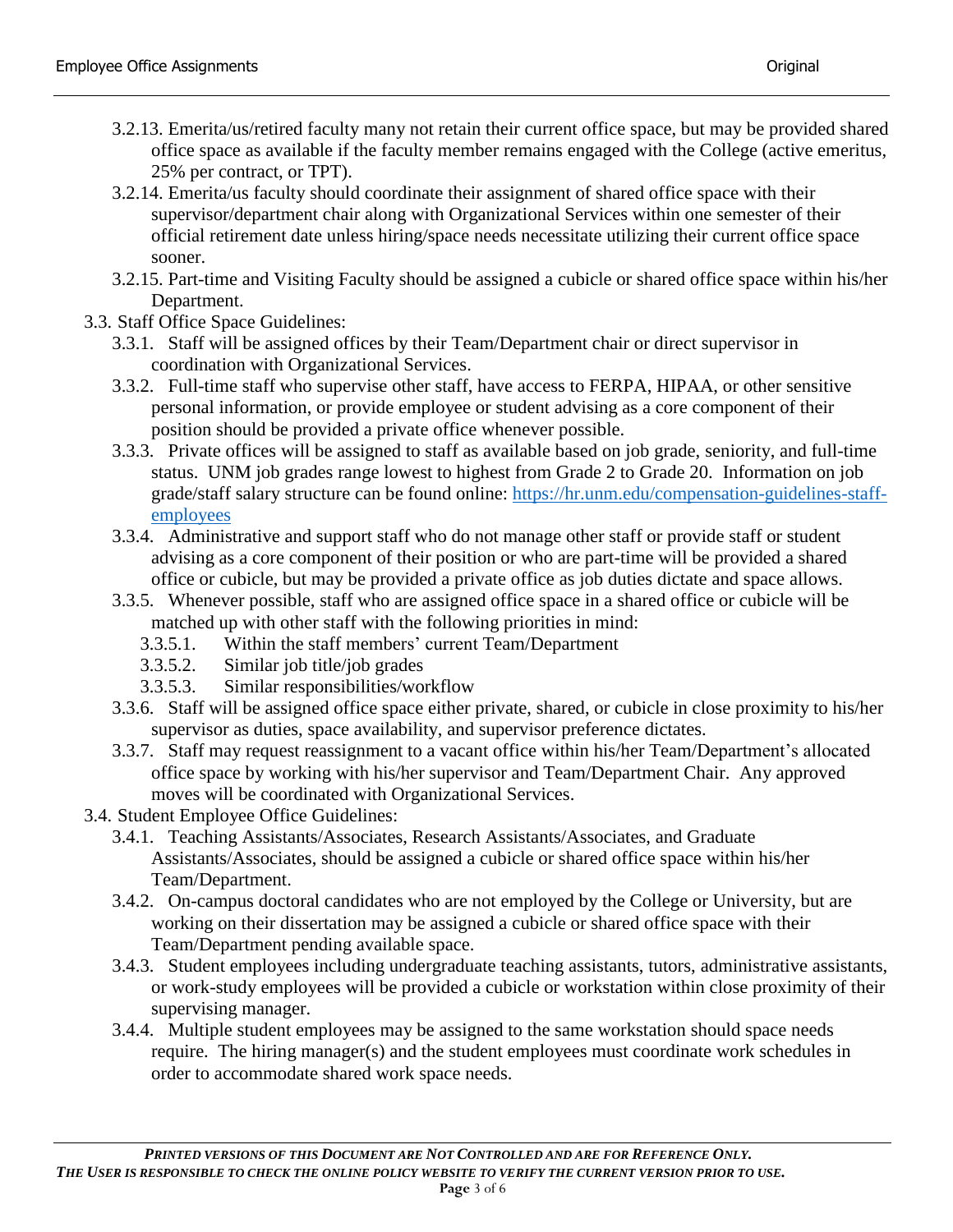## 4. Responsibilities.

| <b>RESPONSIBILITIES</b>                                                                |                                                                                                                                                                                                                                                                                                                                                                                                     |  |
|----------------------------------------------------------------------------------------|-----------------------------------------------------------------------------------------------------------------------------------------------------------------------------------------------------------------------------------------------------------------------------------------------------------------------------------------------------------------------------------------------------|--|
| <b>Position/Title/Group</b>                                                            | <b>Requirements/Expectations/Duties</b>                                                                                                                                                                                                                                                                                                                                                             |  |
| <b>Organizational Services</b>                                                         | Responsible for determining faculty seniority as specified within this policy and for<br>maintaining a waitlist for preferred office space (window offices, private offices,<br>etc.) and making these records available upon request to the Department Chairs<br>and the Associate Deans.<br>Responsible for maintaining office space inventory reports recording all office<br>space allocations. |  |
| Team/Department<br><b>Chairs/Supervisors</b>                                           | Responsible for communicating office needs and preferences with Organizational<br>Services and enforcing this policy with their Departments.<br>Responsible for verifying with Organizational Services a complete record of space<br>allocations within his/her Department on an annual basis.                                                                                                      |  |
| Org Services &<br>Team/Department<br>Chair, or administrator<br>designated by the Dean | Responsible for periodic evaluation of office space allocation to insure that all<br>office space is being used to maximum functionality and efficiency.                                                                                                                                                                                                                                            |  |

- 5. Records Applicability/Retention
	- 5.1. Documentation related to this policy will be maintained in accordance with UNM Administrative Policies and Procedures, UAPPM Policy 6020, and applicable requirements of the New Mexico Public Records Act, N.M.S.A § 14-3-1 et. seq.
- 6. External Reference(s). 6.1.
- 7. Internal Reference(s).
	- 7.1. UNM Policy 5200 Allocation & Assignment of Space [https://policy.unm.edu/university](https://policy.unm.edu/university-policies/5000/5200.html)[policies/5000/5200.html](https://policy.unm.edu/university-policies/5000/5200.html)
	- 7.2. UNM Planning and Campus Development's "Office Space Guidelines"
- 8. Definitions.
	- 8.1. Active Emerita/Emeritus Faculty: A retired faculty member with emerita/emeritus status who is actively engaged in the business of the College of Nursing (25% contract or TPT).
	- 8.2. Full-time Employee: Per UNM Policy 3200: Employee Classification, Full-time employees are normally scheduled to work at least forty (40) hours per week.
	- 8.3. Office Space: A designated space for an employee to work that may be a private office, shared office, cubicle, or other work station.
	- 8.4. Student Employee: An employee of the College whose primary role is to be a student. He/she may be employed in a variety of capacities including federal or state funded work-study positions, teaching assistance/associates, research assistants/associates, etc.
- 9. Key Words.
	- 9.1. Office assignments, faculty, staff, student
- 10. Attachments.

10.1. Appendix 1: Faculty Sample Matrix and Sequence of Sample Matrix

11. Approval Authority.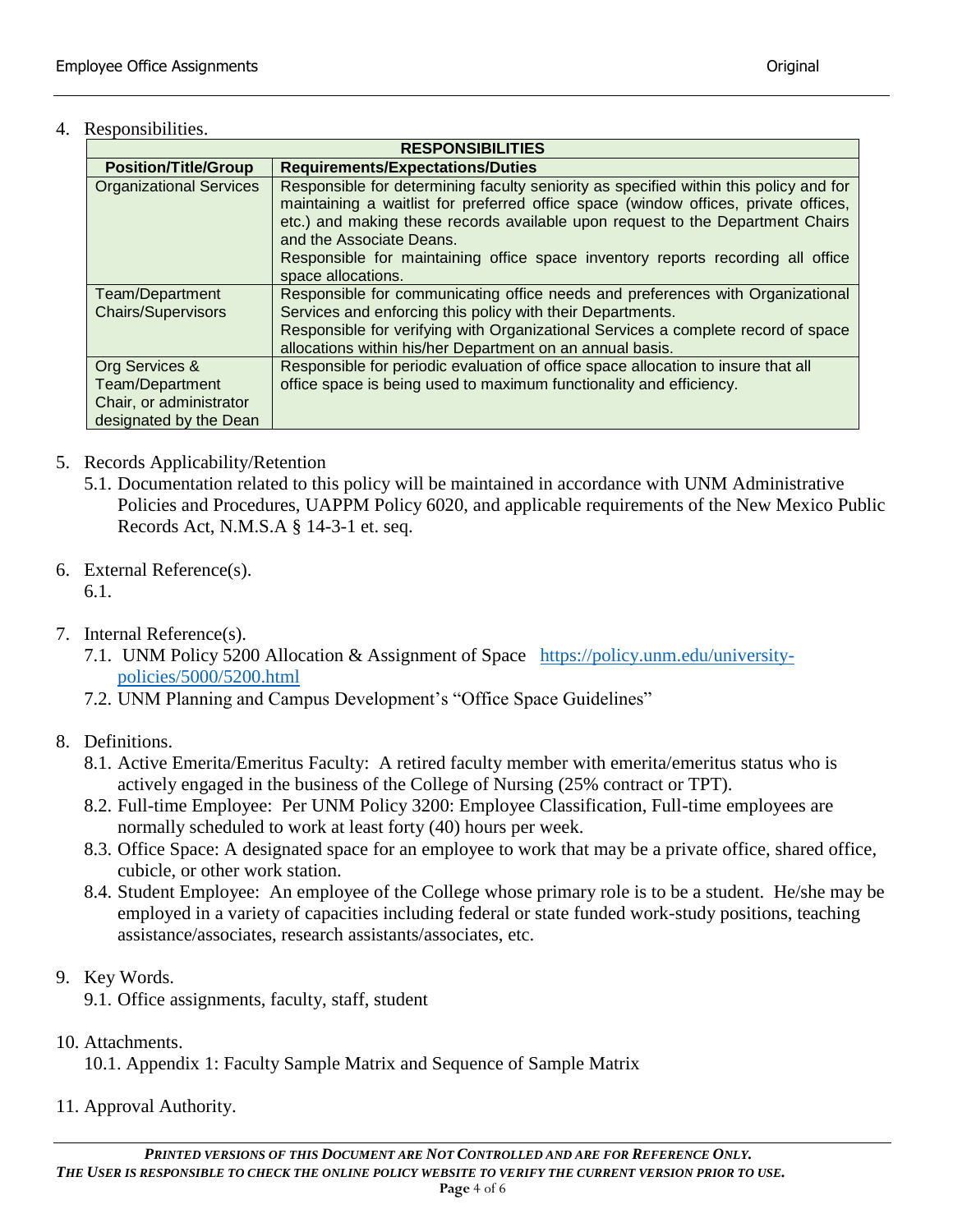| Item                                                                        | Contact                                                                        | Date                        | Approval |
|-----------------------------------------------------------------------------|--------------------------------------------------------------------------------|-----------------------------|----------|
| Owner                                                                       | <b>CON Faculty</b>                                                             |                             | Y        |
|                                                                             | <b>CON</b> Administration                                                      |                             | Y        |
|                                                                             | Other: Click here to enter text.                                               |                             |          |
| Consultant(s)                                                               | CON Senior Faculty, CON Tenured Faculty, or<br>CON Leadership Team/ Department |                             | Y        |
| Committee(s)                                                                | CON Faculty Affairs Committee                                                  | 8/08/2016                   | Y        |
|                                                                             | <b>Staff Council</b>                                                           | 5/10/2016                   | Y        |
|                                                                             | Other:                                                                         |                             |          |
| Legal (if applicable)                                                       |                                                                                |                             |          |
| <b>Official Approver</b>                                                    | Nancy Ridenour, Dean, College of Nursing                                       |                             | Y        |
| <b>Official Signature</b>                                                   | wanau                                                                          | 81000016                    |          |
| 2 <sup>nd</sup> Approver (Optional)<br>President pro tempore of CON Faculty |                                                                                | Click here to enter a date. |          |
| Signature                                                                   |                                                                                | Click here to enter a date. |          |
| <b>CON Faculty Approval:</b>                                                |                                                                                | Click here to enter a date. |          |
| <b>Effective Date:</b>                                                      |                                                                                | 9/8/2016                    |          |
| <b>Origination Date:</b>                                                    |                                                                                | 3/30/2016                   |          |
| <b>Issue Date:</b>                                                          |                                                                                | 9/1/2016                    |          |

## 12. Document History.

| <b>HISTORY LOG</b>                                                                                                                                                                                 |                           |                                              |                                                                                                                                                                                          |                                                   |
|----------------------------------------------------------------------------------------------------------------------------------------------------------------------------------------------------|---------------------------|----------------------------------------------|------------------------------------------------------------------------------------------------------------------------------------------------------------------------------------------|---------------------------------------------------|
| Date and Date Type:<br>(Specify: Origination,<br><b>Effective or Retired</b><br>Date)<br>In addition: Add Review<br><b>Date</b> when Effective Date<br>does not change due to no<br>major updates. | New/<br><b>Revision #</b> | <b>Title of Document:</b>                    | <b>Description of Change(s):</b>                                                                                                                                                         | <b>Approved By:</b><br><b>Print</b><br>Name/Title |
| <b>Origination Date:</b><br>9/15/2011                                                                                                                                                              |                           | <b>Employee Office</b><br><b>Assignments</b> | <b>New Document</b>                                                                                                                                                                      |                                                   |
| <b>Review Date:</b><br>8/22/2016<br><b>Effective Date:</b><br>9/8/2016                                                                                                                             | $\overline{2}$            | <b>Employee Office</b><br><b>Assignments</b> | This policy is an update to the<br><b>Faculty Office Assignment</b><br><b>Policy to clarify office</b><br>assignments and to include staff<br>and student employee office<br>assignments | Dean, Nancy<br>Ridenour                           |
| 6/24/2020                                                                                                                                                                                          | 3                         | <b>Employee Office</b><br><b>Assignments</b> | <b>Transferred Policy #9.1.1 content</b><br>to revised HSC policy template<br>and numbering system to #CON<br>503.                                                                       |                                                   |